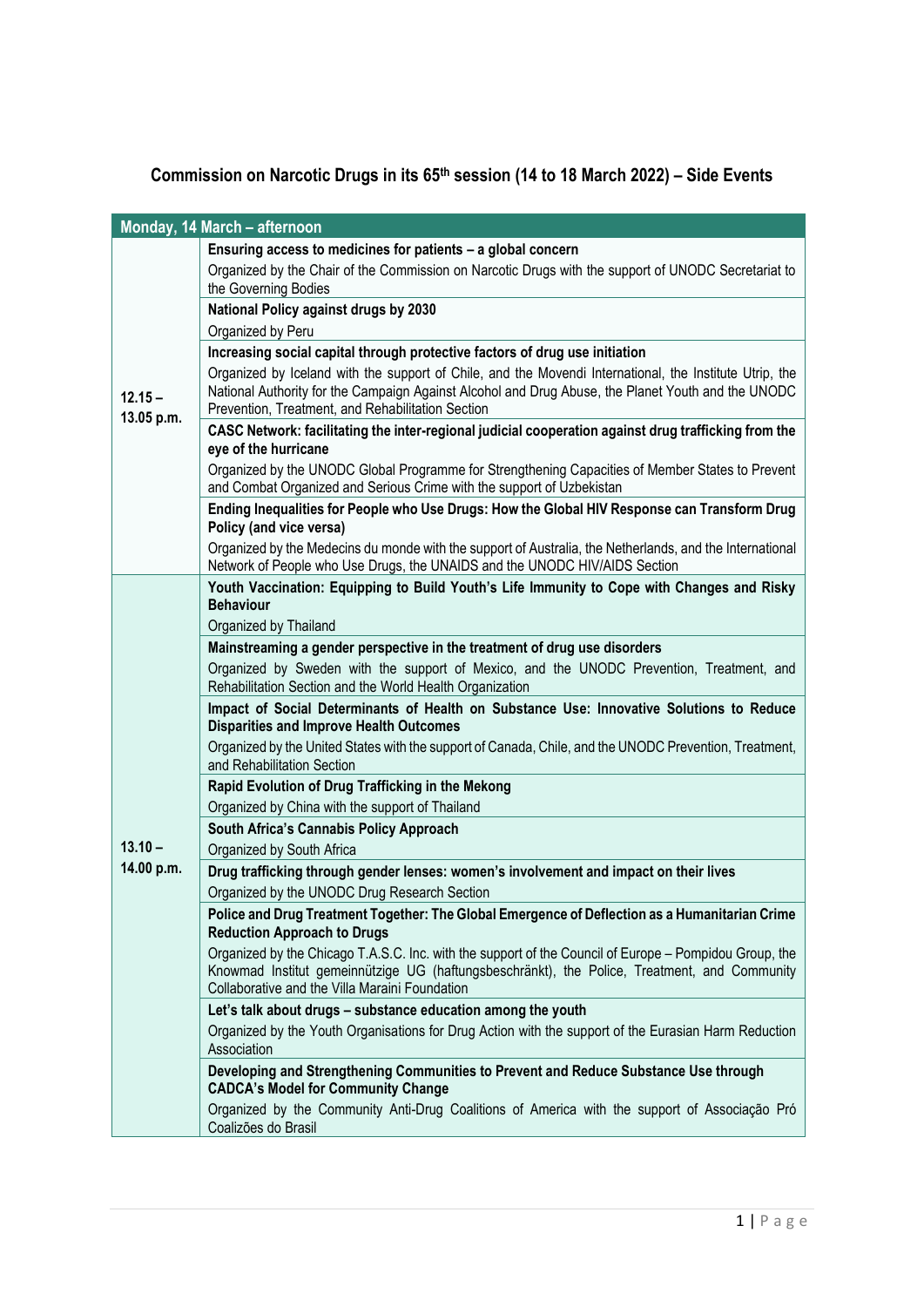| Identifying, tracking and controlling drug precursor products – Governments and enterprises<br>joining forces |
|---------------------------------------------------------------------------------------------------------------|
| Organized by the Council of Europe - Pompidou Group with the support of OAS - CICAD                           |

| Tuesday, 15 March - morning |                                                                                                                                                                                                                                                                                                                        |  |
|-----------------------------|------------------------------------------------------------------------------------------------------------------------------------------------------------------------------------------------------------------------------------------------------------------------------------------------------------------------|--|
|                             | Preventive Drug Education: Adapting to the COVID-19 Pandemic                                                                                                                                                                                                                                                           |  |
|                             | Organized by Singapore with the support of the ASEAN Training Center for Preventive Drug Education<br>and the UNODC Prevention, Treatment, and Rehabilitation Section                                                                                                                                                  |  |
| $8.00 -$                    | Evidence-based interventions for HIV prevention among people who inject drugs and living in<br>closed settings in the MENA region                                                                                                                                                                                      |  |
| 8.50 a.m.                   | Organized by the UNODC Regional Office for the Middle East and North Africa                                                                                                                                                                                                                                            |  |
|                             | In the Scope of the Covid-19 Pandemic: The Role of NGOs in the Substance Use Treatment<br><b>Services</b>                                                                                                                                                                                                              |  |
|                             | Organized by the Udruzenje gradjana Zeleni polumjesec u Bosni i Hercegovini with the support of the<br>Enosh - The Israeli Mental Health Association and the Verein Neubeginn                                                                                                                                          |  |
|                             | Collaboration with civil society and governments in drug policies                                                                                                                                                                                                                                                      |  |
|                             | Organized by Lithuania with the support of the Czech Republic, and the Council of Europe - Pompidou<br>Group and the Eurasian Harm Reduction Association                                                                                                                                                               |  |
|                             | Introducing the Asia-Pacific Civil Society Common Position on Drugs                                                                                                                                                                                                                                                    |  |
|                             | Organized by the Vienna NGO Committee on Drugs with the support of Australia, and the Associacao de<br>Tratamento de Toxicodependentes de Macau, the International Movement for Advancement of Education<br>Culture Social & Economic Development, the Pakistan Youth Organization and the UNODC Civil Society<br>Unit |  |
|                             | Data driven prevention programmes for Families                                                                                                                                                                                                                                                                         |  |
|                             | Organized by the Rotarian Action Group Addiction Prevention with the support of the Dianova<br>International, the UNODC Prevention, Treatment, and Rehabilitation Section, and the World Federation<br><b>Against Drugs</b>                                                                                            |  |
| $9.00 -$<br>9.50 a.m.       | Increasing Prevalence of Methamphetamine Use in Europe and Asia Regions<br>Organized by the Turkish Green Crescent Society with the support of the EURAD and the UNODC<br>Prevention, Treatment, and Rehabilitation Section                                                                                            |  |
|                             | Legalizing the Drug Wars: A Regulatory History of UN Drug Control                                                                                                                                                                                                                                                      |  |
|                             | Organized by the World Society of Victimology with the support of Mexico, and the Global Initiative Against<br><b>Transnational Organized Crime</b>                                                                                                                                                                    |  |
|                             | The green wave hits Europe: recent cannabis regulation initiatives in Europe                                                                                                                                                                                                                                           |  |
|                             | Organized by the Forum Droghe Associazione Movimento per il Contenimento dei Danni with the support<br>of Malta, and the Associazone Luca Coscioni, the International Drug Policy Consortium, the Transnational<br>Institute, the Washington Office on Latin America and Transform Drug policy Foundation              |  |
|                             | Understanding the Struggles and Successes of Female Substance Abusers in their Recovery<br>Journey                                                                                                                                                                                                                     |  |
|                             | Organized by the Singapore Anti-Narcotics Association with the support of the International Federation of<br>Non-Governmental Organizations for the Prevention of Drug and Substance Abuse and the Turkish Green<br><b>Crescent Society</b>                                                                            |  |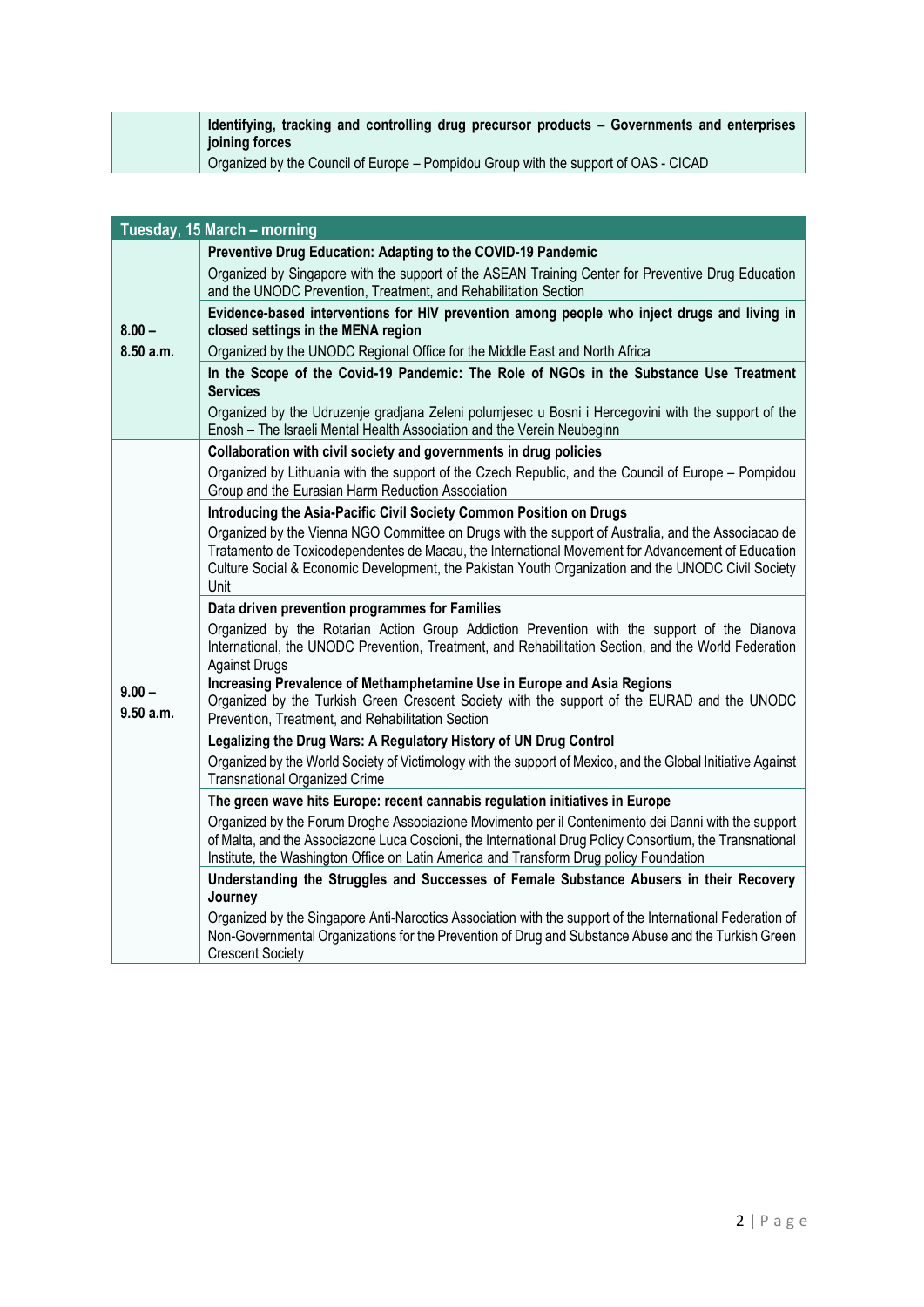| Tuesday, 15 March - Afternoon |                                                                                                                                                                                                                                                                  |  |
|-------------------------------|------------------------------------------------------------------------------------------------------------------------------------------------------------------------------------------------------------------------------------------------------------------|--|
|                               | Prevention of overdoses and drug-related deaths                                                                                                                                                                                                                  |  |
|                               | Organized by the Netherlands with the support of the Czech Republic, Estonia, Ireland, Slovenia, Sweden,                                                                                                                                                         |  |
|                               | and the European Union                                                                                                                                                                                                                                           |  |
|                               | Partnering for drug control - one decade of EU-Nigeria-UNODC cooperation to advance drug use<br>prevention and control                                                                                                                                           |  |
|                               | Organized by Nigeria with the support of the European Union                                                                                                                                                                                                      |  |
|                               | Impact of cannabis legalization from a scientific perspective                                                                                                                                                                                                    |  |
|                               | Organized by the UNODC, Research and Trend Analysis Branch with the support of the International<br>Society for the Study of Drug Policy                                                                                                                         |  |
|                               | Promoting sustainability in Alternative Development: Outcomes of the Expert Group Meeting on<br><b>Alternative Development 2022</b>                                                                                                                              |  |
|                               | Organized by Germany with the support of Peru, Thailand, and the UNODC Sustainable Livelihoods Unit                                                                                                                                                              |  |
|                               | Promoting a public health approach in addressing and countering the world drug problem<br>Organized by the World Health Organization                                                                                                                             |  |
|                               | Strengthening anti-drug cooperation in the SCO space, supporting global drug control                                                                                                                                                                             |  |
| $12.15 -$                     | Organized by the Shanghai Cooperation Organization with the support of the Russian Federation,<br>Uzbekistan, and the UNODC Regional Section for Europe, West and Central Asia                                                                                   |  |
| 13.05 p.m.                    | Regulation of Cryptocurrencies and Building Capacities to Combat Online Illegal Drug Trade in<br><b>Eastern Europe</b>                                                                                                                                           |  |
|                               | Organized by the Organization for Security and Co-operation in Europe                                                                                                                                                                                            |  |
|                               | Person-Centered Innovations in the Therapeutic Community                                                                                                                                                                                                         |  |
|                               | Organized by the World Federation of Therapeutic Communities with the support of the Australasian                                                                                                                                                                |  |
|                               | Therapeutic Communities Association, the Association Proyecto Hombre, the Dianova International, the<br>European Federation of Therapeutic Communities, the Federación Latinoamericana de Comunidades                                                            |  |
|                               | Terapéuticas, the Federation of Therapeutic Communities in Asia and the Treatment Communities of                                                                                                                                                                 |  |
|                               | America                                                                                                                                                                                                                                                          |  |
|                               | Feasibility and need of life and social skills programmes in the context of COVID19 and lessons<br>learned through the pandemic                                                                                                                                  |  |
|                               | Organized by the International Association of Lions Clubs with the support of the UNODC Prevention,<br>Treatment, and Rehabilitation Section                                                                                                                     |  |
|                               | Preventing and investigating diversion of equipment used in the illicit manufacture of drugs:<br><b>Guidance for policy makers</b>                                                                                                                               |  |
|                               | Organized by the Precursors Control Section of the International Narcotics Control Board with the support<br>of Canada, Germany, Thailand, the United States, and the Europol                                                                                    |  |
|                               | The Humanitarian approach to drug policy: opportunities and challenges for an effective<br>cooperation between public authorities and health-based organizations                                                                                                 |  |
|                               | Organized by Italy with the support of the Council of Europe – Pompidou Group, the International<br>Federation of the Red Cross and Red Crescent Societies, the UNODC Prevention, Treatment, and<br>Rehabilitation Section and the Vienna NGO Committee on Drugs |  |
|                               | Links between drugs and the environment                                                                                                                                                                                                                          |  |
|                               | Organized by the UNODC Division for Policy Analysis and Public Affairs with the support of France and<br>Germany                                                                                                                                                 |  |
| $13.10 -$                     | Early Prevention: Development of a New Paradigm                                                                                                                                                                                                                  |  |
| 14.00 p.m.                    | Organized by Slovenia with the support of Bosnia and Herzegovina, France, Serbia, and the European<br>Union, the Institute Utrip and the UNODC Prevention, Treatment, and Rehabilitation Section                                                                 |  |
|                               | Leaving no one behind: the EU's rights-based and development-oriented approach to drug<br>policies in cooperation initiatives in Central Asia, Latin America and the Caribbean                                                                                   |  |
|                               | Organized by Spain with the support of Germany, Paraguay, and the European Union and the European<br>Union Delegation to Kyrgyzstan                                                                                                                              |  |
|                               | Presentation of Annual Drug Review for 2021                                                                                                                                                                                                                      |  |
|                               | Organized by Tajikistan                                                                                                                                                                                                                                          |  |
|                               |                                                                                                                                                                                                                                                                  |  |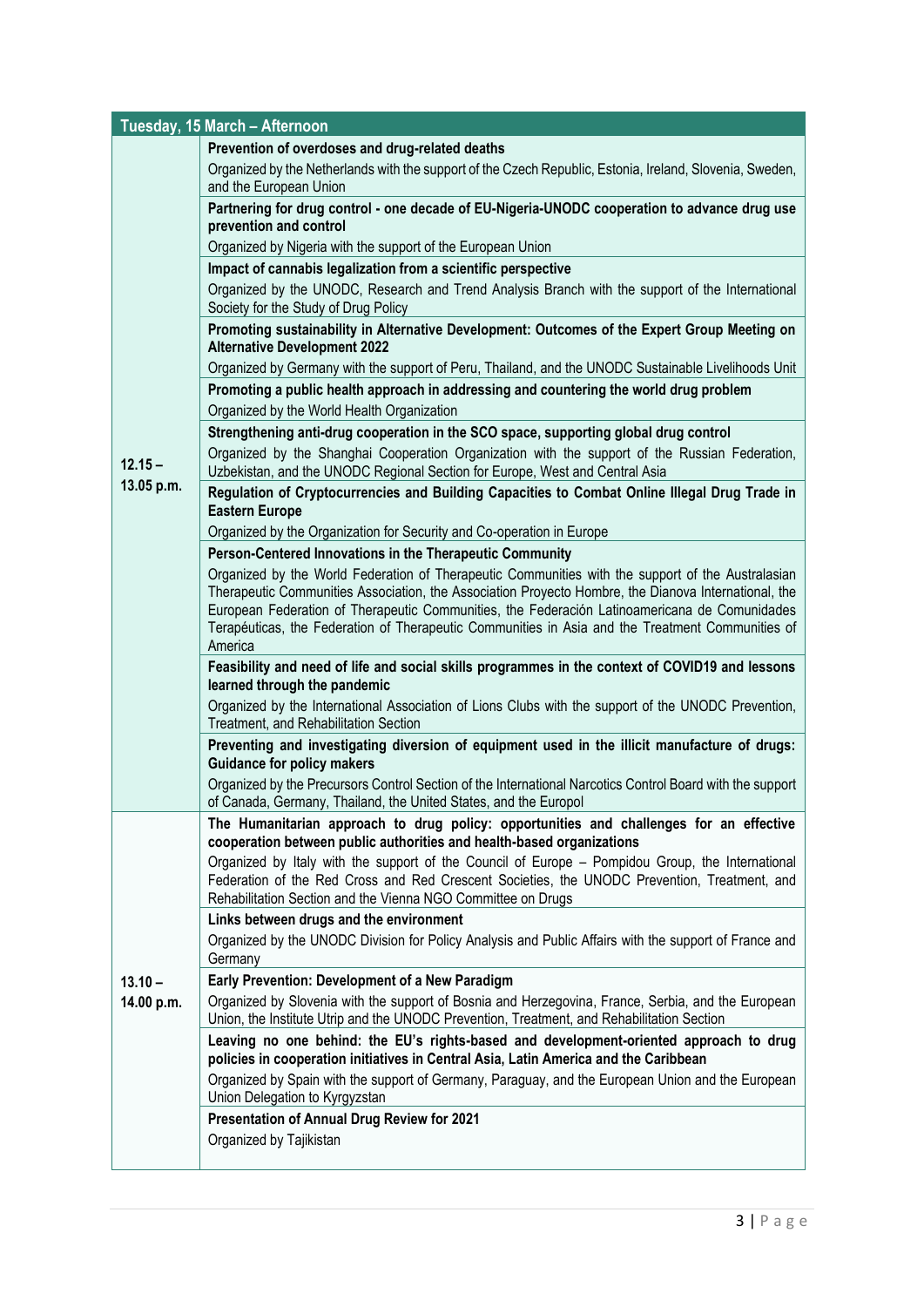**Human Rights: The Right to Equitable Health Social and Justice Remedies for People who use Drugs** Organized by Malta with the support of Canada, Portugal, Switzerland, and the Council of Europe – Pompidou Group **Community Empowerment in providing low-threshold & primary drug treatment** Organized by Indonesia with the support of Japan, and the UNODC Prevention, Treatment, and Rehabilitation Section **The importance of pursuing the proceeds of crime within the drug trafficking value chain** Organized by Colombia **"Drug trafficking and illicit trafficking of firearms: a criminal market approach"** Organized by Mexico **Incorporation of Gender Perspective in Drug Policies** Organized by the Executive Secretariat of the Inter-American Drug Abuse Control Commission, the Secretariat for Multidimensional Security of the Organization of American States with the support of Canada, Costa Rica, Mexico, Paraguay and the United States **The Role of CARICC in combating drug trafficking, transnational organised and associated terrorism at regional and inter regional levels with particular focus on the Northern Route** Organized by the Central Asian Regional Information and Coordination Centre for Combating Illicit Trafficking of Narcotic Drugs, Psychotropic Substances and their Precursors

|           | <b>Wednesday, 16 March- morning</b>                                                                                                                                                                                                                              |
|-----------|------------------------------------------------------------------------------------------------------------------------------------------------------------------------------------------------------------------------------------------------------------------|
|           | UNODC engagement and support to stability in Afghanistan post 15th August 2021, under the<br>'Transitional Engagement Framework (TEF)' by meeting the basic human needs to address the<br>drugs problem.<br>Organized by the UNODC Country Office of Afghanistan |
|           | ASEAN and Russia partnership: building a society free of drug abuse at times of the COVID-19                                                                                                                                                                     |
|           | pandemic                                                                                                                                                                                                                                                         |
| $8.00 -$  | Organized by the Association of Southeast Asian Nations (ASEAN) with the support of the Russian<br>Federation                                                                                                                                                    |
| 8.50 a.m. | Cause and Effect - Making the case for evidence-based Drug Policy                                                                                                                                                                                                |
|           | Organized by the Fields of Green for ALL NPC with the support of the Veterans Action Council                                                                                                                                                                     |
|           | Drug Policies in Context: Poverty, Criminalization, and Discrimination against Women                                                                                                                                                                             |
|           | Organized by the Equis: Justicia para las Mujeres with the support of the Washington Office on Latin<br>America                                                                                                                                                  |
|           | Current Challenges of Asia as a Transit Drug Trafficking Region: Impacts on the Drug Use                                                                                                                                                                         |
|           | Organized by the ZƏRƏRLI VƏRDIŞLƏRƏ QARŞI ICTIMAI BIRLIYI with the support of the Afghanistan                                                                                                                                                                    |
|           | Green Crescent Organization and the Karim Khan Afridi Welfare Foundation                                                                                                                                                                                         |
|           | Enhancing international and regional support to Central Asian States in addressing the drug<br>trafficking problem in a volatile environment                                                                                                                     |
|           | Organized by France with the support of Kazakhstan, the CARICC, the European Union, the INTERPOL<br>and the Paris Pact Initiative of the UNODC Regional Section for Europe, West and Central Asia                                                                |
|           | Drug policy in Asia: the importance of intersectional perspectives                                                                                                                                                                                               |
| $9.00 -$  | Organized by the International Women's Rights Action Watch Asia Pacific with the support of the Health<br>and Opportunity Network, the International Drug Policy Consortium, and the Persatuan Insaf Murni<br>Malaysia                                           |
| 9.50 a.m. | Drugs Policing Sharpens the Sword of Organised Crime, Police explain the Importance of Health<br><b>Based Approaches</b>                                                                                                                                         |
|           | Organized by the Law Enforcement Action Partnership, Inc.                                                                                                                                                                                                        |
|           | Multi-Sector Collaboration to Prioritize Prevention of Substance Misuse through CADCA's<br><b>Community Change Model</b>                                                                                                                                         |
|           | Organized by the Uganda Youth Development Link with the support of the Community Anti-Drug Coalitions<br>of America                                                                                                                                              |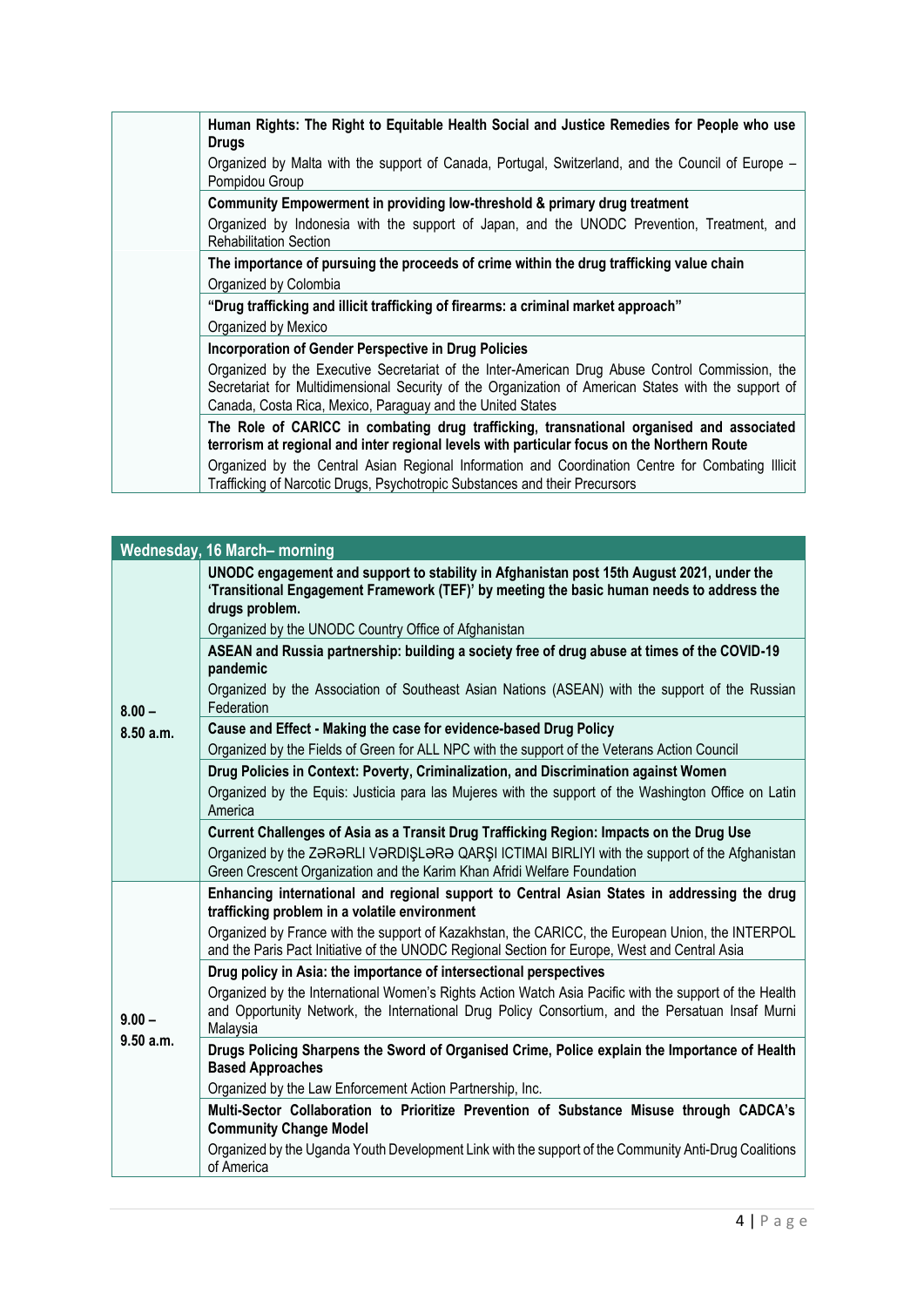| Driving change from a shrinking space: Challenges to effective civil society participation in drug<br>policy making |
|---------------------------------------------------------------------------------------------------------------------|
| Organized by the Brussels Federation of Institutions for Drug Addicts with the support of the Czech                 |
| Republic, and the Civil Society Forum on Drugs in the EU, the Council of Europe – Pompidou Group, the               |
| European Union, and the French NGO Platform on Drug Policy                                                          |

|            | Wednesday, 16 March - afternoon                                                                                                                                                                                                                                                                                                                                                                                                                       |
|------------|-------------------------------------------------------------------------------------------------------------------------------------------------------------------------------------------------------------------------------------------------------------------------------------------------------------------------------------------------------------------------------------------------------------------------------------------------------|
|            | Countering Drug Trafficking during COVID-19 Pandemic - Pakistan's Experience                                                                                                                                                                                                                                                                                                                                                                          |
|            | Organized by Pakistan                                                                                                                                                                                                                                                                                                                                                                                                                                 |
|            | Strengthening international cooperation in countering illicit drug trafficking and drug-related<br>money laundering with the misuse of information and communications technologies                                                                                                                                                                                                                                                                    |
|            | Organized by the Russian Federation with the support of China, and the UNODC Cybercrime and Anti-<br>Money Laundering Section                                                                                                                                                                                                                                                                                                                         |
|            | The drug situation in Afghanistan: what is really going on and what can be done to address it?                                                                                                                                                                                                                                                                                                                                                        |
|            | Organized by the Programme Development and Management Unit of UNODC Research and Analysis<br><b>Branch</b>                                                                                                                                                                                                                                                                                                                                            |
|            | The inequalities that drive the HIV/AIDS epidemic among people who use drugs and people in<br>prisons Organized by the UNODC HIV/AIDS Section with the support of the International Network of<br>People who Use Drugs, the UNAIDS and the World Health Organization                                                                                                                                                                                  |
|            | #Leaving no one behind: Addressing substance use disorders in humanitarian settings by<br>providing access to services for displaced populations and host communities in acute and<br>protracted emergencies                                                                                                                                                                                                                                          |
|            | Organized by the UNODC Prevention Treatment Rehabilitation Section with the support of Ecuador, the<br>United States, and the New York NGO Committee on Drugs, the Vienna NGO Committee on Drugs and<br>the World Health Organization                                                                                                                                                                                                                 |
| $12.15 -$  | The Global Drug Policy Index 2021: A global tool for evaluation and accountability                                                                                                                                                                                                                                                                                                                                                                    |
| 13.10 p.m. | Organized by the International Drug Policy Consortium with the support of the Eurasian Harm Reduction<br>Association, the Eurasian Network of People Who Use Drugs, the European Network of People who Use<br>Drugs, the Global Drug Policy Observatory, Swansea University, the Harm Reduction International, the<br>Middle East & North Africa Harm Reduction Association, the Women and Harm Reduction International<br>Network and the Youth RISE |
|            | Cross-cutting Evidenced-based Interventions on Drugs and Crime in Africa for the Implementation<br>of UNODC Strategic Vision for Africa                                                                                                                                                                                                                                                                                                               |
|            | Organized by the Slum Child Foundation with the support of the UNODC Civil Society Unit and the Vienna<br>NGO Committee on Drugs                                                                                                                                                                                                                                                                                                                      |
|            | The role of psychological support and cultural activities at school level in the prevention of drug<br>addiction                                                                                                                                                                                                                                                                                                                                      |
|            | Organized by the Madinaty with the support of the Green Crescent of Congo, the Moroccan Green<br>Crescent and the Stardom Association                                                                                                                                                                                                                                                                                                                 |
|            | Social support experiences on homeless people who use drugs                                                                                                                                                                                                                                                                                                                                                                                           |
|            | Organized by the Rebirth Charity Society with the support of the European Treatment Centres for Drug<br>Addiction and Mental Health and the World Federation Against Drugs                                                                                                                                                                                                                                                                            |
|            | Stigmatization that Women Who Use Drugs Faced: Need for Tailor-Made Treatment Services                                                                                                                                                                                                                                                                                                                                                                |
|            | Organized by the Pertubuhan Bulan Sabit Hijau Malaysia with the support of the Green Crescent<br>Foundation (Maldives), the Turkish Green Crescent Society and the Women's Organisations Committee<br>on Alcohol and Drugs Issues                                                                                                                                                                                                                     |
|            | Cuidar y acompañar a las personas en situación de calle atravesadas por consumos<br>problemáticos de drogas: herramientas para un abordaje desde una perspectiva de Derechos<br><b>Humanos</b>                                                                                                                                                                                                                                                        |
| $13.10 -$  | Organized by Argentina with the support of the Intercambios Civil Association                                                                                                                                                                                                                                                                                                                                                                         |
| 14.00 p.m. | The Early Warning Subsystem of the Brazilian National System of Public Drug Policy - an<br>innovation of a federative country                                                                                                                                                                                                                                                                                                                         |
|            | Organized by Brazil                                                                                                                                                                                                                                                                                                                                                                                                                                   |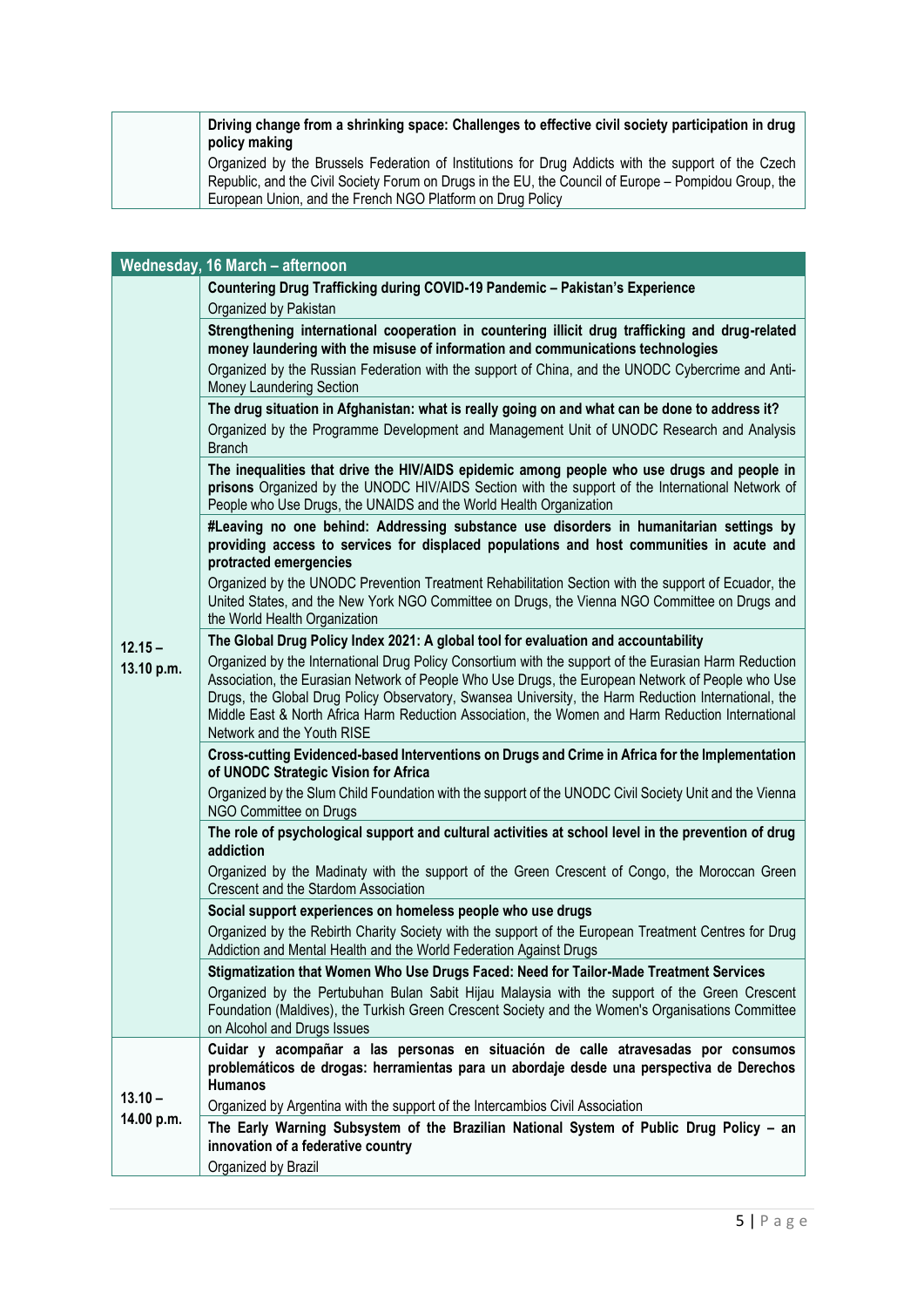| Facilitating access to evidence-based demand reduction services for marginalized populations                                                                                                                                                                                                                                                                                                                                                    |
|-------------------------------------------------------------------------------------------------------------------------------------------------------------------------------------------------------------------------------------------------------------------------------------------------------------------------------------------------------------------------------------------------------------------------------------------------|
| Organized by Canada with the support of Finland, Malta, Mexico, the Netherlands, Norway, Paraguay,                                                                                                                                                                                                                                                                                                                                              |
| Portugal, Switzerland, the United Kingdom, the United States, Uruguay, and the European Union                                                                                                                                                                                                                                                                                                                                                   |
| INCB Learning global programme: working together towards ensuring global adequate availability<br>of controlled substances for medical & scientific purposes                                                                                                                                                                                                                                                                                    |
| Organized by Switzerland with the support of Australia, Belgium, Canada, China, El Salvador, Japan,<br>Kazakhstan, Mexico, Paraguay, Peru, Portugal, the Russian Federation, Singapore, Spain, Thailand, the<br>United Kingdom, Venezuela, and the African Union Commission, the European Union, the International<br>Narcotics Control Board, the UNODC Prevention, Treatment, and Rehabilitation Section and the World<br>Health Organization |
| Addressing the Global Synthetic Drug Problem: UNODC Synthetic Drug Strategy                                                                                                                                                                                                                                                                                                                                                                     |
| Organized by the UNODC Laboratory and Scientific Service with the support of Canada and the United<br><b>States</b>                                                                                                                                                                                                                                                                                                                             |
| From Coercion to Cohesion: Increased access to health care services for people with drug use<br>disorders and associated mental health disorders in contact with the criminal justice setting                                                                                                                                                                                                                                                   |
| Organized by the UNODC Justice Section with the support of Indonesia, Kenya, the United States, and<br>the UNODC Prevention, Treatment, and Rehabilitation Section, the African Union Commission, the New<br>York NGO Committee on Drugs, the Vienna NGO Committee on Drugs and the World Health Organization                                                                                                                                   |
| Challenging stigma around addiction and recovery -strength-based approaches                                                                                                                                                                                                                                                                                                                                                                     |
| Organized by the Proslavi Oporavak with the support of the Aspire - Drug & Alcohol Service Doncaster,<br>the Drug Free America Foundation, the Recovery Connections, the San Patrignano Foundation, the<br>University of Derby and the World Federation Against Drugs                                                                                                                                                                           |
| Online Trafficking of Synthetic Drugs and Synthetic Opioids: A growing threat                                                                                                                                                                                                                                                                                                                                                                   |
| Organized by the UNODC Global Programme on Cybercrime with the support of Canada, the United<br>States, and the UNODC Laboratory and Scientific Service                                                                                                                                                                                                                                                                                         |
| On the access to Tramadol and preventing its diversification to illicit markets in the Africa Region                                                                                                                                                                                                                                                                                                                                            |
| Organized by the Tanzania Green Crescent Community with the support of the African Union Commission,<br>Green Crescent Health Development Initiative, the Institute of Leadership and Development and the<br>Rwanda Youth Impact                                                                                                                                                                                                                |
| Challenging the criminalization of poverty and marginalization in Africa - and beyond                                                                                                                                                                                                                                                                                                                                                           |
| Organized by the Penal Reform International with the support of Ghana, the African Policing Civilian<br>Oversight Forum and the International Drug Policy Consortium                                                                                                                                                                                                                                                                            |
| Mapping of Drug-Associated Disorder Treatment Services and its impact on human development:<br>Joint UNDP-UNODC Pernambuco's experience in Brazil and other successful research                                                                                                                                                                                                                                                                 |
| Organized by the United Nations Development Programme with the support of Brazil, and the UNODC<br>Prevention, Treatment, and Rehabilitation Section                                                                                                                                                                                                                                                                                            |

| Thursday, 17 March - morning |                                                                                                                                                                 |  |
|------------------------------|-----------------------------------------------------------------------------------------------------------------------------------------------------------------|--|
|                              | Operational Activities, Training and Prevention Projects carried out by Law Enforcement and Fight<br><b>Against Narco-Terrorism</b>                             |  |
|                              | Organized by Turkey                                                                                                                                             |  |
| $8.00 -$                     | Long-Term Effects Intra-Uterus Exposure to Synthetic Opioids                                                                                                    |  |
| 8.50 a.m.                    | Organized by the UNODC Liaison Office in Geneva with the support of Canada, and the UNODC<br>Laboratory and Scientific Service                                  |  |
|                              | Global Access to Medicinal Cannabis: Programs, Challenges and Solutions                                                                                         |  |
|                              | Organized by the European Coalition for Just and Effective Drug Policies with the support of the<br><b>Veterans Action Council</b>                              |  |
|                              | Narcotics River: The flow of Captagon and NPS "Tropicamide"                                                                                                     |  |
| $9.00 -$                     | Organized by the United Arab Emirates                                                                                                                           |  |
| 9.50 a.m.                    | Improving drug data collections: building on the revised ARQ                                                                                                    |  |
|                              | Organized by the Data Development and Dissemination Section of UNODC Research and Analysis<br>Branch with the support of the Group of Friends of UNODC Research |  |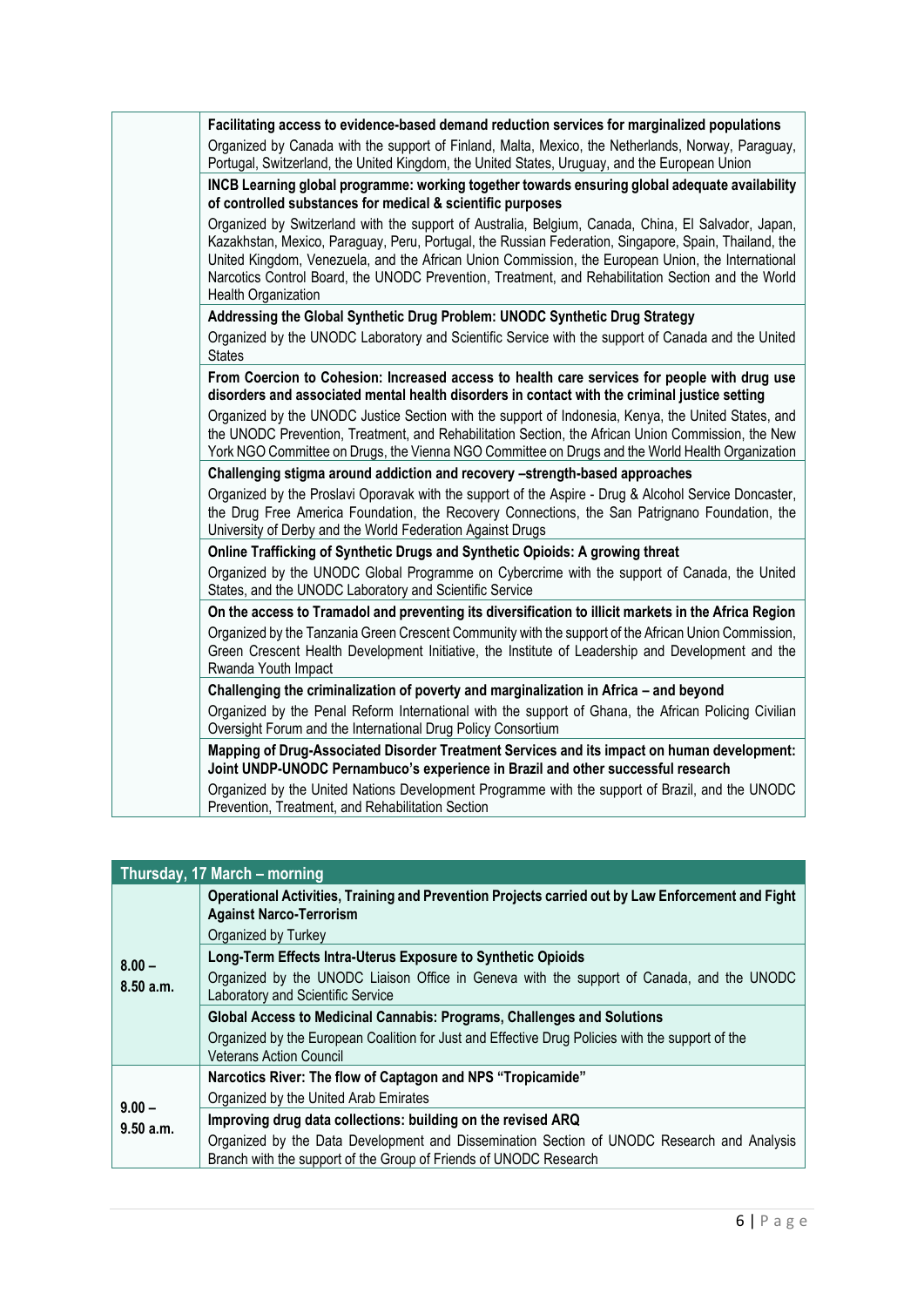|  | Responding to drug-related challenges in the cyberspace: Vulnerabilities and opportunities to<br>engage civil society                                                                                                                                           |
|--|-----------------------------------------------------------------------------------------------------------------------------------------------------------------------------------------------------------------------------------------------------------------|
|  | Organized by the UNODC Civil Society Unit with the support of Switzerland, and the Alliance of NGOs on<br>Crime Prevention and Criminal Justice and the Vienna NGO Committee on Drugs                                                                           |
|  | Prevention of Drug Trafficking through Anti-Corruption Measures in the Custom Service                                                                                                                                                                           |
|  | Organized by the International Anti-Corruption Academy                                                                                                                                                                                                          |
|  | Challenges & Opportunities After Cannabis Reclassification: Expanding Research, Promoting<br><b>High Standards &amp; Protecting Public Health</b>                                                                                                               |
|  | Organized by the Community Alliances for Drug Free Youth                                                                                                                                                                                                        |
|  | The Death Penalty for Drug Offences: Latest developments and impact on Foreign Nationals                                                                                                                                                                        |
|  | Organized by the Harm Reduction International with the support of Australia, Austria, Mexico, New<br>Zealand, the United Kingdom, and the Council of Europe – Pompidou Group and the European Union and<br>the Office of the High Commissioner for Human Rights |
|  | Nordic decriminalisation and criminalisation models - lessons learned                                                                                                                                                                                           |
|  | Organized by the Foreningen for Human Narkotikapolitikk with the support of the Correlation-European<br>Harm Reduction Network and the International Drug Policy Consortium                                                                                     |

| Thursday, 17 March - afternoon |                                                                                                                                                                                                                                                                                                                                                            |  |
|--------------------------------|------------------------------------------------------------------------------------------------------------------------------------------------------------------------------------------------------------------------------------------------------------------------------------------------------------------------------------------------------------|--|
|                                | Increasing early treatment and engagement of offenders with a drug dependence                                                                                                                                                                                                                                                                              |  |
|                                | Organized by the United Kingdom with the support of Australia, Mexico, Portugal and Singapore                                                                                                                                                                                                                                                              |  |
|                                | Victim of trafficking in the drug treatment system: towards a comprehensive and inclusive COVID-<br>19 health response                                                                                                                                                                                                                                     |  |
|                                | Organized by the UNODC Human Trafficking and Migrant Smuggling Section with the support of the<br>UNODC Prevention, Treatment, and Rehabilitation Section                                                                                                                                                                                                  |  |
|                                | UNODC Strategic and operational responses in and around Afghanistan, as well as the wider<br>region                                                                                                                                                                                                                                                        |  |
|                                | Organized by the UNODC Regional Section for Europe, West and Central Asia with the support of the<br>Russian Federation, and the Paris Pact Initiative                                                                                                                                                                                                     |  |
|                                | Won't Somebody Think of the Children? Youth Welfare in Drug Policy                                                                                                                                                                                                                                                                                         |  |
| $12.15 -$                      | Organized by the Students for Sensible Drug Policy with the support of Canada, the Canadian Students<br>for Sensible Drug Policy, and the Youth RISE                                                                                                                                                                                                       |  |
| 13.05 p.m.                     | Young Women Who Use Drugs - Breaking the Silence                                                                                                                                                                                                                                                                                                           |  |
|                                | Organized by the Youth RISE (Resource, Information, Support, Education) Limited with the support of the<br>Women and Harm Reduction International Network                                                                                                                                                                                                  |  |
|                                | The Shortcomings and Side Effects of Substance Scheduling                                                                                                                                                                                                                                                                                                  |  |
|                                | Organized by the HIV Legal Network with the support of Canada, the Netherlands, and the Centre on<br>Drug Policy Evaluation, the International Drug Policy Consortium, the Transform Drug Policy Foundation<br>and the Transnational Institute                                                                                                             |  |
|                                | Children and Families Affected by Parental Drug Use: current gaps and promising practices                                                                                                                                                                                                                                                                  |  |
|                                | Organized by the Dianova International with the support of Croatia, Italy, and the Association Proyecto<br>Hombre, the Council of Europe - Pompidou Group and the San Patrignano Foundation                                                                                                                                                                |  |
|                                | Drug Endangered Children: Identification and Program Success Stories                                                                                                                                                                                                                                                                                       |  |
|                                | Organized by the Drug Free America Foundation with the support of the National Alliance for Drug<br>Endangered Children, the Turkish Green Crescent Society and the World Federation Against Drugs                                                                                                                                                         |  |
| $13.10 -$                      | Increasing and ensuring access to essential controlled medicines, including during the<br>coronavirus disease (COVID-19) pandemic                                                                                                                                                                                                                          |  |
| 14.00 p.m.                     | Organized by Australia with the support of Belgium, El Salvador, Lithuania, the Russian Federation,<br>Switzerland, the United Kingdom, and the International Association for Hospice and Palliative Care, the<br>Union for International Cancer Control, the UNODC Prevention, Treatment, and Rehabilitation Section<br>and the World Health Organization |  |
|                                | Subregional Cooperation Strategy (Colombia, Costa Rica, El Salvador) to strengthen the<br>Interdiction of Drug Trafficking and Chemical Precursors: a model to follow on international<br>cooperation                                                                                                                                                      |  |
|                                |                                                                                                                                                                                                                                                                                                                                                            |  |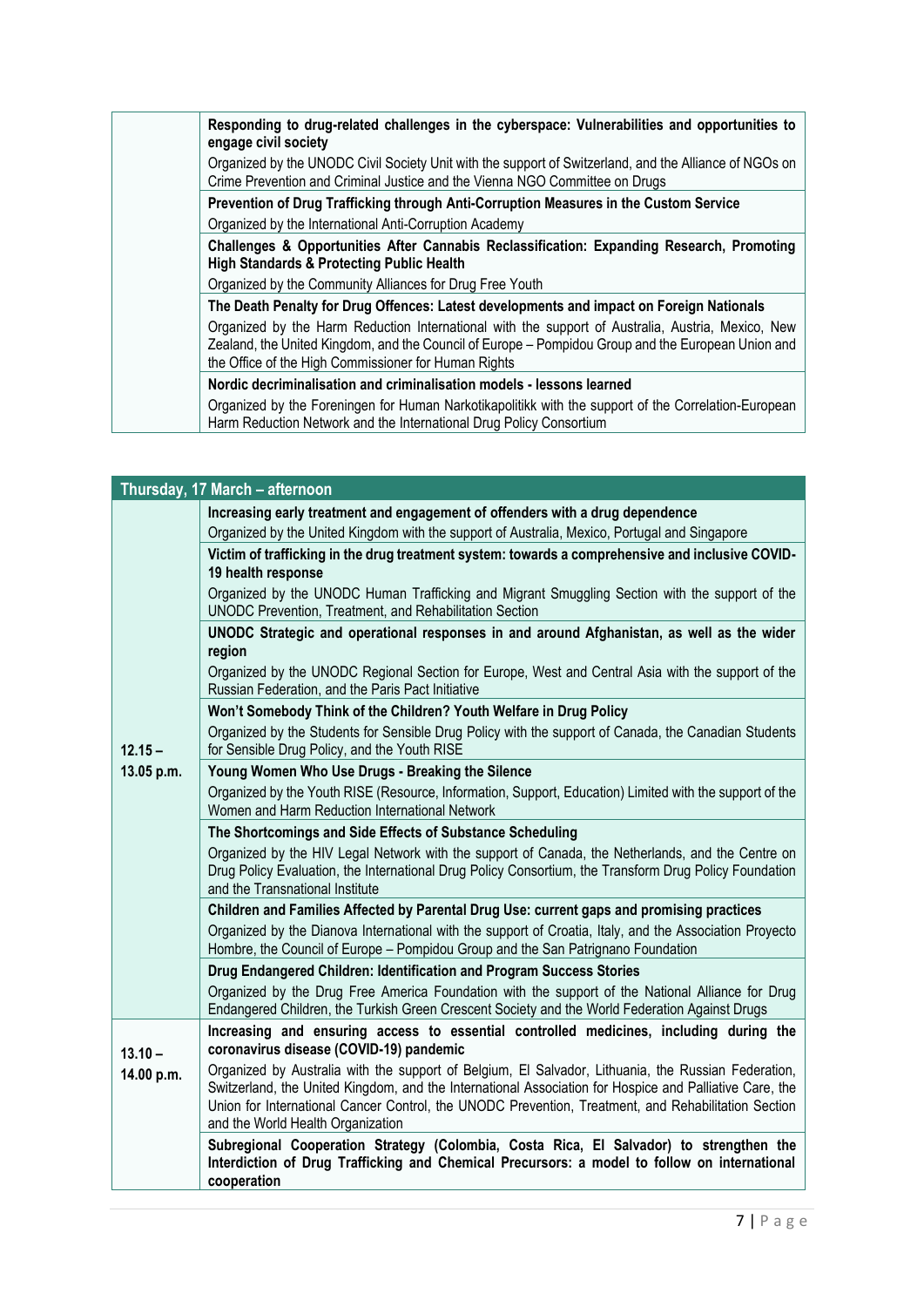| Organized by El Salvador with the support of Colombia                                                                                                                                                                                                                                                                                                                                                                                                                                                                  |
|------------------------------------------------------------------------------------------------------------------------------------------------------------------------------------------------------------------------------------------------------------------------------------------------------------------------------------------------------------------------------------------------------------------------------------------------------------------------------------------------------------------------|
| New Approaches to National NPS Control - What Are "Generic Approaches"?                                                                                                                                                                                                                                                                                                                                                                                                                                                |
| Organized by Japan with the support of the United Kingdom, the United States, and the International<br><b>Narcotics Control Board</b>                                                                                                                                                                                                                                                                                                                                                                                  |
| Drug Use, Mental health and HIV among People in Prison Settings                                                                                                                                                                                                                                                                                                                                                                                                                                                        |
| Organized by Namibia with the support of the UNODC HIV/AIDS Section and the UNODC Prevention,<br>Treatment, and Rehabilitation Section                                                                                                                                                                                                                                                                                                                                                                                 |
| Pakistan's National and Regional responses to drugs and crime in light of current regional<br>challenges 2022-2025                                                                                                                                                                                                                                                                                                                                                                                                     |
| Organized by the UNODC Country Office Pakistan with the support of Pakistan                                                                                                                                                                                                                                                                                                                                                                                                                                            |
| Practical Measures for the Prohibition of Arbitrary Detention in the Context of Drug Control<br><b>Measures</b>                                                                                                                                                                                                                                                                                                                                                                                                        |
| Organized by the Office of the High Commissioner for Human Rights with the support of Canada, Ghana,<br>Nigeria, the Philippines, Switzerland, the United Kingdom, and the European Union, the Harm Reduction<br>International, the International Centre on Human Rights and Drug Policy, the International Drug Policy<br>Consortium, the International Network of People who Use Drugs, the Penal Reform International, the UN<br>Working Group on Arbitrary Detention, the UNAIDS and the World Health Organization |
| Promoting Evidence-Based Interventions of Civil Society in Collaboration with Member States and<br><b>International Organizations</b>                                                                                                                                                                                                                                                                                                                                                                                  |
| Organized by the Association Proyecto Hombre with the support of Spain, Uruguay, and the Dianova<br>International, the Global Research Institute Foundation, the Red Iberoamericana ONGs que trabajan en<br>Drogas y Adicciones, the UNODC Prevention, Treatment, and Rehabilitation Section and the Vienna NGO<br>Committee on Drugs                                                                                                                                                                                  |
| Decriminalisation in the Americas: towards a more humane drug policy                                                                                                                                                                                                                                                                                                                                                                                                                                                   |
| Organized by the México Unido Contra la Delincuencia with the support of Mexico, and the Centre on<br>Drug Policy Evaluation, the Elementa DDHH, the HIV Legal Network and the International Drug Policy<br>Consortium                                                                                                                                                                                                                                                                                                 |
| Global Risks of Cannabis Commercialisation: Lessons learned from targeted marketing strategies<br>towards women                                                                                                                                                                                                                                                                                                                                                                                                        |
| Organized by the World Federation Against Drugs (WFAD) with the support of the Drug Free America<br>Foundation, the Movendi International, the Smart Approaches to Marijuana and the Women's<br>Organisations Committee on Alcohol and Drug Issues                                                                                                                                                                                                                                                                     |
| Joining efforts to make better data on drugs in Africa a reality                                                                                                                                                                                                                                                                                                                                                                                                                                                       |
| Organized by the African Union Commission with the support of the UNODC Data Development and<br>Dissemination Section and the UNODC Regional Office for West & Central Africa                                                                                                                                                                                                                                                                                                                                          |

| Friday, 18 March – morning |                                                                                                                                                                                                                                                                                                                                                                                                                                            |  |  |
|----------------------------|--------------------------------------------------------------------------------------------------------------------------------------------------------------------------------------------------------------------------------------------------------------------------------------------------------------------------------------------------------------------------------------------------------------------------------------------|--|--|
| $8.00 -$<br>8.50 a.m.      | International Standards for Reporting Cannabis and cannabis-related substances for Medical<br>purposes                                                                                                                                                                                                                                                                                                                                     |  |  |
|                            | Organized by the INCB Narcotic Control and Estimates Section with the support of Australia, Costa Rica,<br>Israel, Germany, Japan, the Netherlands, Paraguay, Portugal, South Africa, Spain, Switzerland, the<br>United Kingdom, the United States, and the Administración Nacional de Medicamentos, Alimentos y<br>Tecnología Médica, the African Union Commission, the European Union and the UNODC Laboratory and<br>Scientific Service |  |  |
|                            | Increasing Use of NPS Among Youth in the America and Eurasia Region                                                                                                                                                                                                                                                                                                                                                                        |  |  |
|                            | Organized by the Public Association "Green Crescent Society Kyrgyzstan" with the support of Kyrgyzstan,<br>and the Green Moon and the Kyrgyz-Turkish Manas University                                                                                                                                                                                                                                                                      |  |  |
|                            | Accessibility to Drug Markets: Increasing Risk in the COVID19 Pandemic Era                                                                                                                                                                                                                                                                                                                                                                 |  |  |
|                            | Organized by the Public Association "Zhasylai" with the support of the Community Alliances for Drug Free<br>Youth                                                                                                                                                                                                                                                                                                                          |  |  |
|                            | The Impact of the Covid 19 Pandemic Restrictions on drug trafficking and Social impact in the<br><b>Southeast Asia</b>                                                                                                                                                                                                                                                                                                                     |  |  |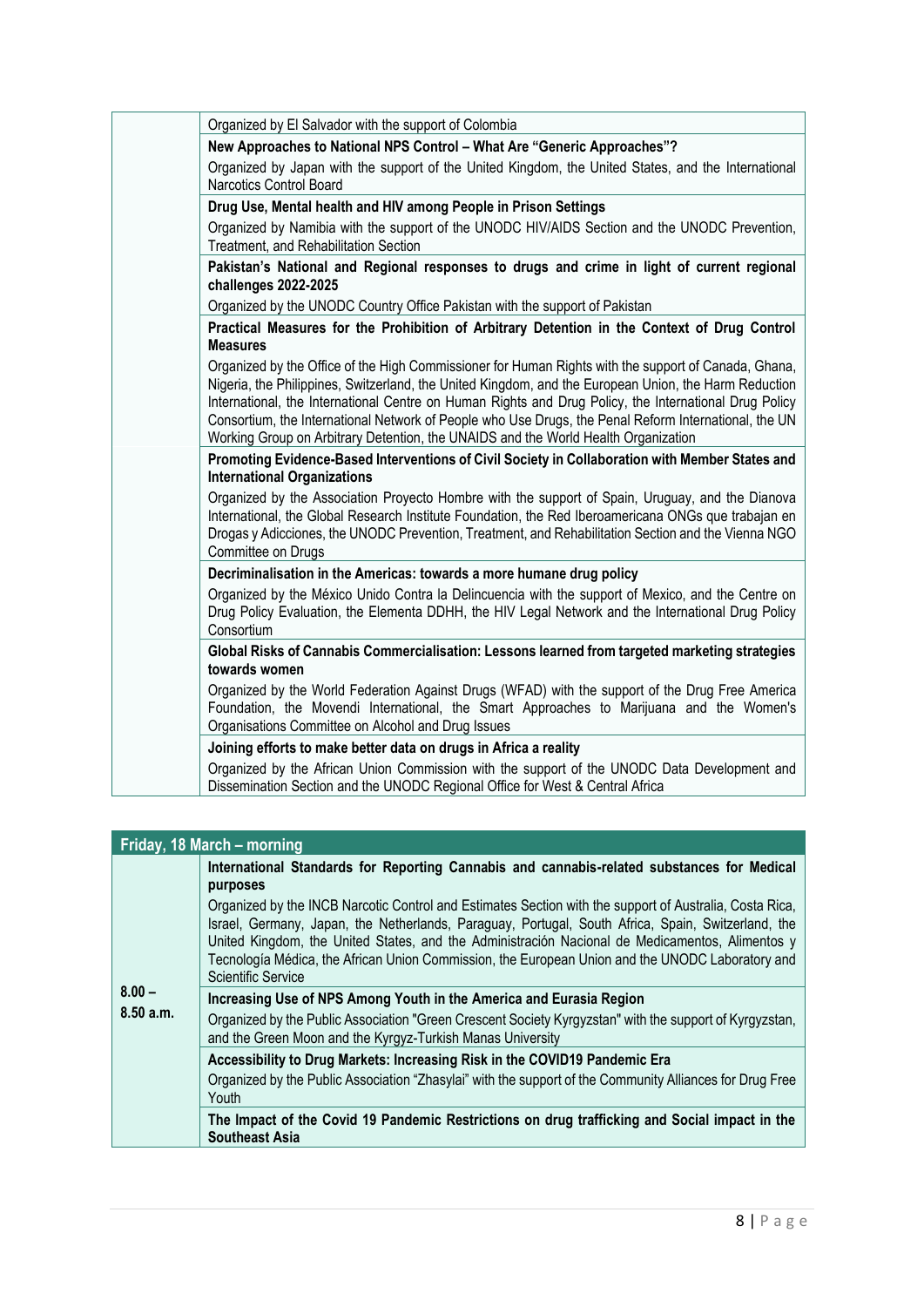|                       | Organized by the International Federation of Non-Governmental Organizations for the Prevention of Drug<br>and Substance Abuse with the support of the Association of Rehabilitation of Drug Abusers of Macau, the<br>Persatuan Mencegah Dadah Malaysia and the Singapore Anti-Narcotics Association |
|-----------------------|-----------------------------------------------------------------------------------------------------------------------------------------------------------------------------------------------------------------------------------------------------------------------------------------------------|
|                       | <b>Lessons Learned from Commercial Marijuana</b>                                                                                                                                                                                                                                                    |
|                       | Organized by the Smart Approaches to Marijuana                                                                                                                                                                                                                                                      |
|                       | The possibilities of early, proactive interventions to reduce risk on developing substance use<br>disorders (SUD) in adolescents and young adults: A public mental health approach                                                                                                                  |
| $9.00 - 9.50$<br>a.m. | Organized by Belgium with the support of Japan, Slovenia, Spain, Sweden, and the European Federation<br>of Addiction Societies, the European Psychiatric Association, the International Society of Addiction<br>Medicine and the UNODC Prevention, Treatment, and Rehabilitation Section            |
|                       | Comprehensive and Coordinated Scientific Strategy to counter Drug Impaired Driving                                                                                                                                                                                                                  |
|                       | Organized by Sri Lanka                                                                                                                                                                                                                                                                              |
|                       | The role of law enforcement agents in mitigating the COVID-19 pandemic/ Building the Capacity<br>of Law Enforcement Officers in the Context of the COVID-19 Pandemic                                                                                                                                |
|                       | Organized by the UNODC Regional Programme Office for Eastern Europe                                                                                                                                                                                                                                 |

| Friday, 18 March - afternoon |                                                                                                                                                                                                                                                                                                                                                                                                                                                                                     |  |
|------------------------------|-------------------------------------------------------------------------------------------------------------------------------------------------------------------------------------------------------------------------------------------------------------------------------------------------------------------------------------------------------------------------------------------------------------------------------------------------------------------------------------|--|
|                              | <b>Container Control Program Implementation Success Case - Colombia</b>                                                                                                                                                                                                                                                                                                                                                                                                             |  |
|                              | Organized by the UNODC Colombia with the support of Colombia                                                                                                                                                                                                                                                                                                                                                                                                                        |  |
|                              | Methodological guidelines for monitoring the prices of illicit drugs. Lessons learned and<br>institutional challenges                                                                                                                                                                                                                                                                                                                                                               |  |
|                              | Organized by the UNODC Crime Research Section                                                                                                                                                                                                                                                                                                                                                                                                                                       |  |
|                              | UNODC Synthetic Drug Strategy: Tackling the global synthetic drug problem through air-cargo<br>security and international cooperation                                                                                                                                                                                                                                                                                                                                               |  |
|                              | Organized by the Universal Postal Union with the support of Canada, and the UNODC Laboratory and<br><b>Scientific Service</b>                                                                                                                                                                                                                                                                                                                                                       |  |
|                              | In the Context of Accessibility: How the Digital Tools Can Be Used in Prevention and Intervention<br><b>Activities?</b>                                                                                                                                                                                                                                                                                                                                                             |  |
|                              | Organized by the Green Crescent Indonesia Foundation with the support of the Association of Non-for-<br>Profit Organizations to Facilitate the Drug Prevention and Socially Dangerous Behavior, ELEM - Youth in<br>Distress and the Turkish Green Crescent Society                                                                                                                                                                                                                  |  |
|                              | Cannabis new prevention policies between myths and facts                                                                                                                                                                                                                                                                                                                                                                                                                            |  |
| $12.15 -$<br>13.05 p.m.      | Organized by the Jordan Anti Drugs Society with the support of Jordan, and the Institute Utrip, the Turkish<br>Green Crescent Society and the World Federation Against Drugs                                                                                                                                                                                                                                                                                                        |  |
|                              | People in recovery and stigma. Barriers and strengths in their pathways                                                                                                                                                                                                                                                                                                                                                                                                             |  |
|                              | Organized by the San Patrignano Foundation with the support of Italy, and the Aspire - Drug & Alcohol<br>Service Doncaster, the Drug Free America Foundation, the EURAD, the Executive Secretariat of the Inter-<br>American Drug Abuse Control Commission, the Secretariat for Multidimensional Security of the<br>Organization of American States, the NHS Addictions Provider Alliance, the Proslavi Oporavak, the<br>University of Derby and the World Federation Against Drugs |  |
|                              | Mitigating the risks of corporate capture in emerging legal cannabis markets                                                                                                                                                                                                                                                                                                                                                                                                        |  |
|                              | Organized by the Transform Drug Policy Foundation with the support of the Global Drug Policy<br>Observatory, the Health Limited, the International Drug Policy Consortium, the Transnational Institute and<br>the Washington Office on Latin America                                                                                                                                                                                                                                |  |
|                              | Open Wound: Extrajudicial Drug War Killings in 2022                                                                                                                                                                                                                                                                                                                                                                                                                                 |  |
|                              | Organized by the DRCNet Foundation with the support of the Asian Human Rights Commission, the<br>Associazone Luca Coscioni and the Forum Droghe                                                                                                                                                                                                                                                                                                                                     |  |
|                              | Motherhood and drug use: emerging research and on the ground evidence                                                                                                                                                                                                                                                                                                                                                                                                               |  |
|                              | Organized by the Corporación ATS Acción Técnica Social with the support of the Instituto RIA                                                                                                                                                                                                                                                                                                                                                                                        |  |
|                              | Responsible Legal Regulation of drugs: a pathway to Good Governance and Planetary Health                                                                                                                                                                                                                                                                                                                                                                                            |  |
|                              | Organized by the Health Limited with the support of the Instituto RIA and the Transnational Institute                                                                                                                                                                                                                                                                                                                                                                               |  |